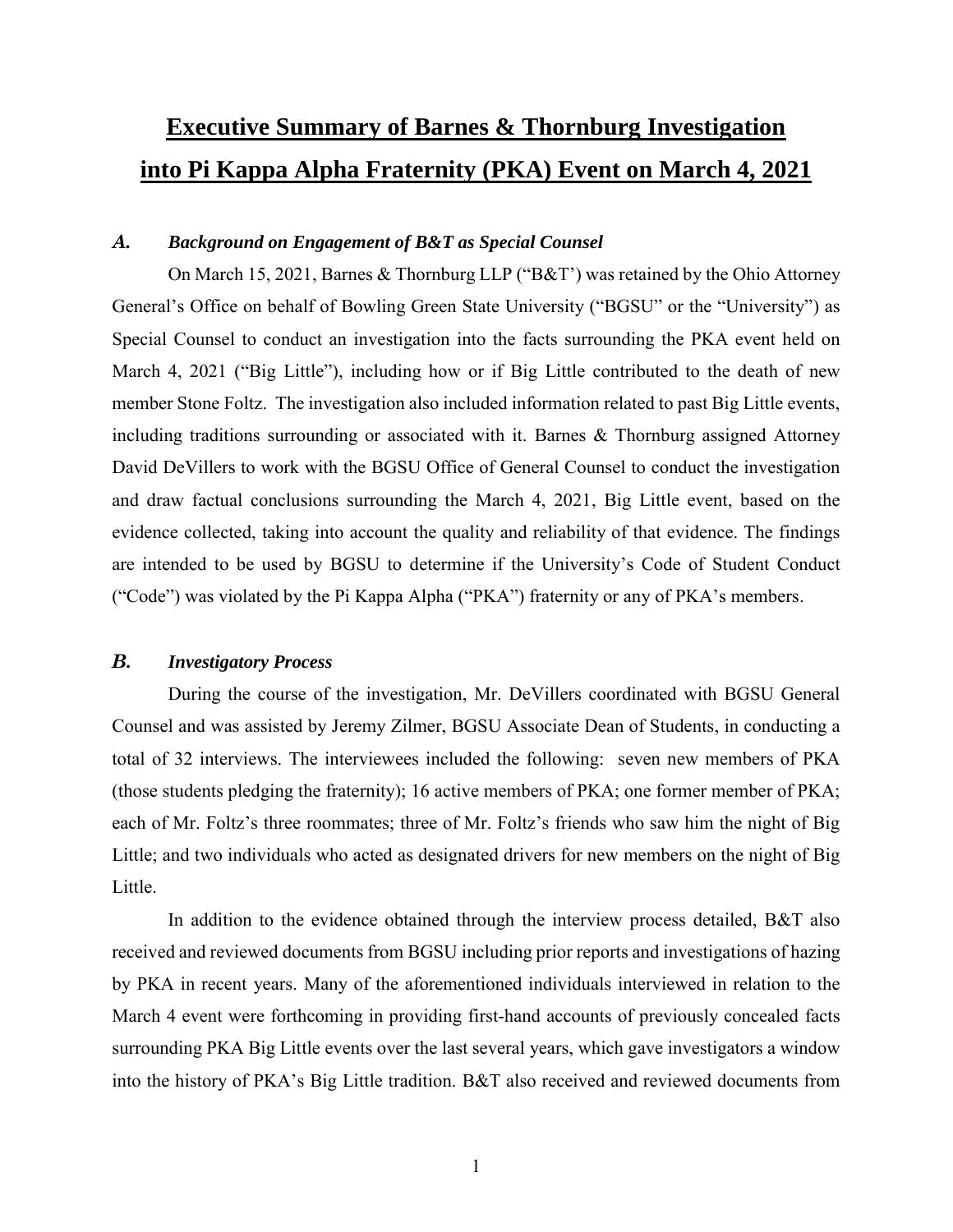the City of Bowling Green Police Department, the Pi Kappa Alpha national fraternity, the Lucas County Coroner's Office, and the Law Office of Cooper & Elliott, who represent the Foltz family. B&T also received and reviewed an audio of the 911 call made from Mr. Foltz's apartment on the night of March 4, 2021.

#### *C. Factual Summary*

On February 7, 2021, nine new members of PKA officially affirmed they would pledge the fraternity. These new members included Stone Foltz. The age and class of each "new member" varied. Foltz was a 20-year-old sophomore. As part of the pledge process, the first official New Member Education Meeting took place on Tuesday, February 9, 2021. The PKA pledge material referred to pledges as "new members" and the pledge process as "New Member Education." During the pledge process, New Member Education nights were scheduled for every Tuesday and Thursday evening. The purpose of these evenings was to teach "the history, facts, and traditions of Pi Kappa Alpha, and to instruct the New Members in the workings of the Fraternity." An active member served as the New Member Educator for the Spring 2021 pledge class. There were also two active members who served as New Member Educator assistants. The New Member Educator and his two assistants ran and oversaw the pledge program and were responsible for providing the new member education required by the PKA New Member Handbook. The PKA New Member Handbook lists eight "expectations" for new members. The first expectation is to "[a]ttend all meetings, rituals, and mandatory events." The Big Little night is listed as a mandatory event. The second expectation is to "[b]e adequately prepared for quizzes and Big Little." Big Little is the only event specifically mentioned in the "expectations" section of the New Member Handbook. It is unclear how long PKA has held Big Little night, but Big Little was consistently described as a traditional event where the new member (Little) is introduced to his mentor (Big). The Big is always an active member who is expected to assist his Little through the pledge process. The common elements of past Big Little events included new members being blindfolded with the tie they were wearing, being introduced to their Big, and being provided a "family bottle" of alcohol by the Big.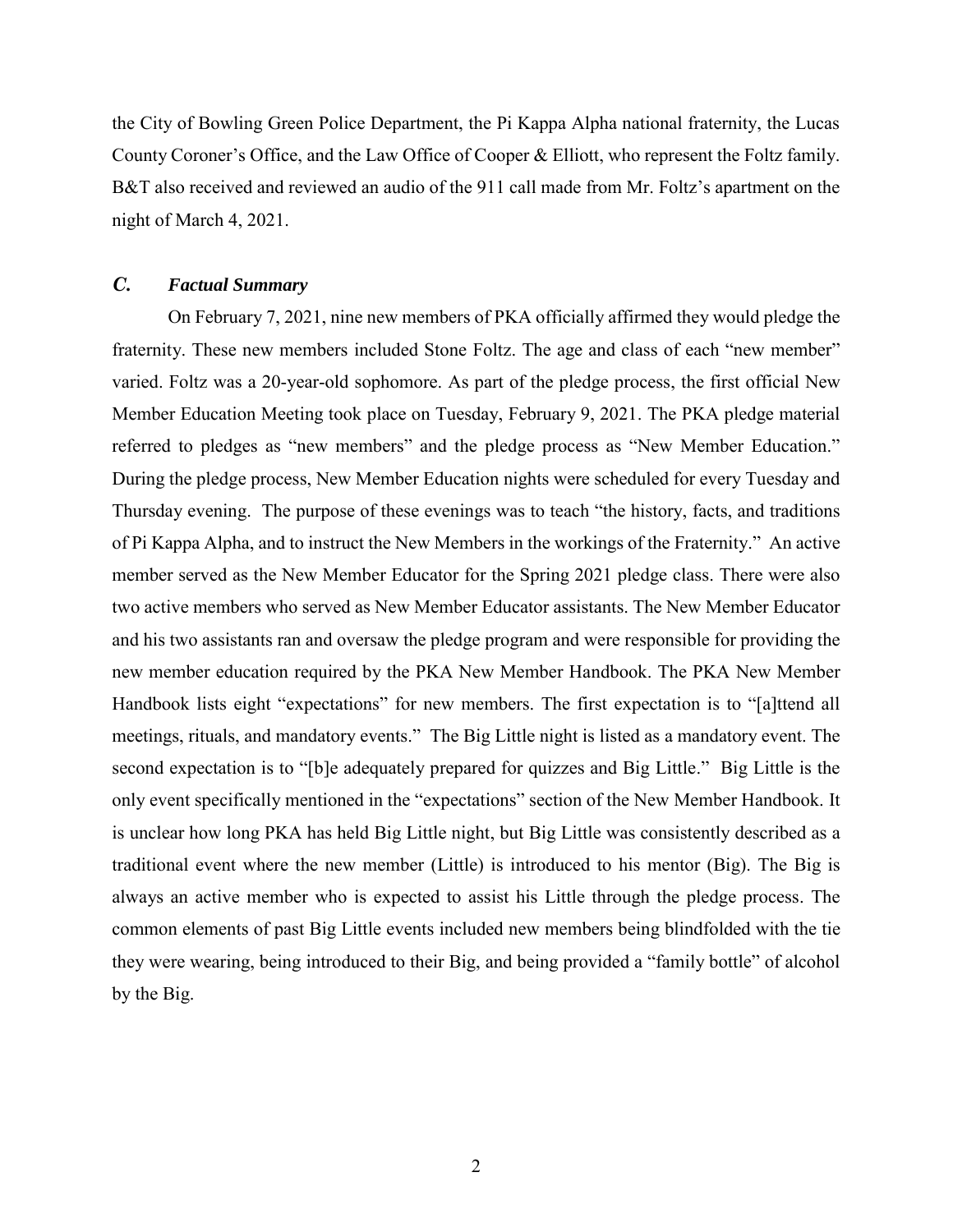Despite explicit acknowledgement by each member of the University's prohibition on hazing<sup>1</sup> and contrary to PKA guidance<sup>2</sup>, witnesses described a tradition within the fraternity for encouraging new members to not just drink, but to finish or attempt to finish the family bottle. Binge drinking involving underage students, whether new or active members, occurred at the prior Big Little events attended by all active members interviewed. A new member class was conducted on Tuesday March 2, 2021, in which new members were told that Big Little would be held two days later, on Thursday, March 4.

In the days leading up to the Big Little, the new members were not specifically told what would happen at the Big Little, but there was a general understanding that there would be heavy drinking. Some new members recalled being told to have an "open mind" about the event. All assumed they would be hungover the next morning. Stone Foltz was apprehensive about the event, and he told non-PKA friends that he felt he had to drink an entire bottle of liquor or he could not join PKA.

On the evening of March 4, 2021, at approximately 8:30 p.m., all nine new members of PKA met outside of 318 North Main Street for the Big Little. A number of current PKA members lived at this off-campus house, which was commonly known as the "Bando." Outside the house, new members were instructed to use their ties as blindfolds. Once blindfolded, the new members were led into the basement of the Bando house in a single file line. The new members described loud music, being mildly pushed around and lots of yelling as they walked through a tunnel of active members. The basement was separated into two rooms by a wall, but there were no doors. There were a number of trashcans in the basement, and the new members were told to use them to vomit in. Once new members were paired off with their Big, their ties were removed, and they were introduced to their Big. Each Big then handed their Little "the family bottle" of liquor. A family bottle was described as the same type and brand of alcohol received by the Big during Big Little in a prior semester and was understood to have traced back over multiple generations of

 $\overline{a}$ 

<sup>1</sup> BGSU Fraternity and Sorority Prospective Membership Agreement – Policy on Hazing states in part – "[T]he BGSU community is unconditionally opposed to any situation created intentionally to produce mental or physical discomfort, embarrassment, harassment or ridicule…Hazing is a Code of Student Conduct violation and a crime in Ohio…I will not allow anyone to violate or abuse my rights as an individual, the Policy on Hazing, or state laws on hazing." The Code of Student Conduct specifically lists "forcing an individual to...consume any food, liquid, drug, or other substance" as an incident of hazing.

<sup>&</sup>lt;sup>2</sup> The PKA New Member Handbook (Handbook) explains under "Expectations of active members with regards to new members", that "[u]nder NO circumstances will hazing of any nature be tolerated" by active members. The Handbook specifically lists "encouragement to drink" as an incident of hazing.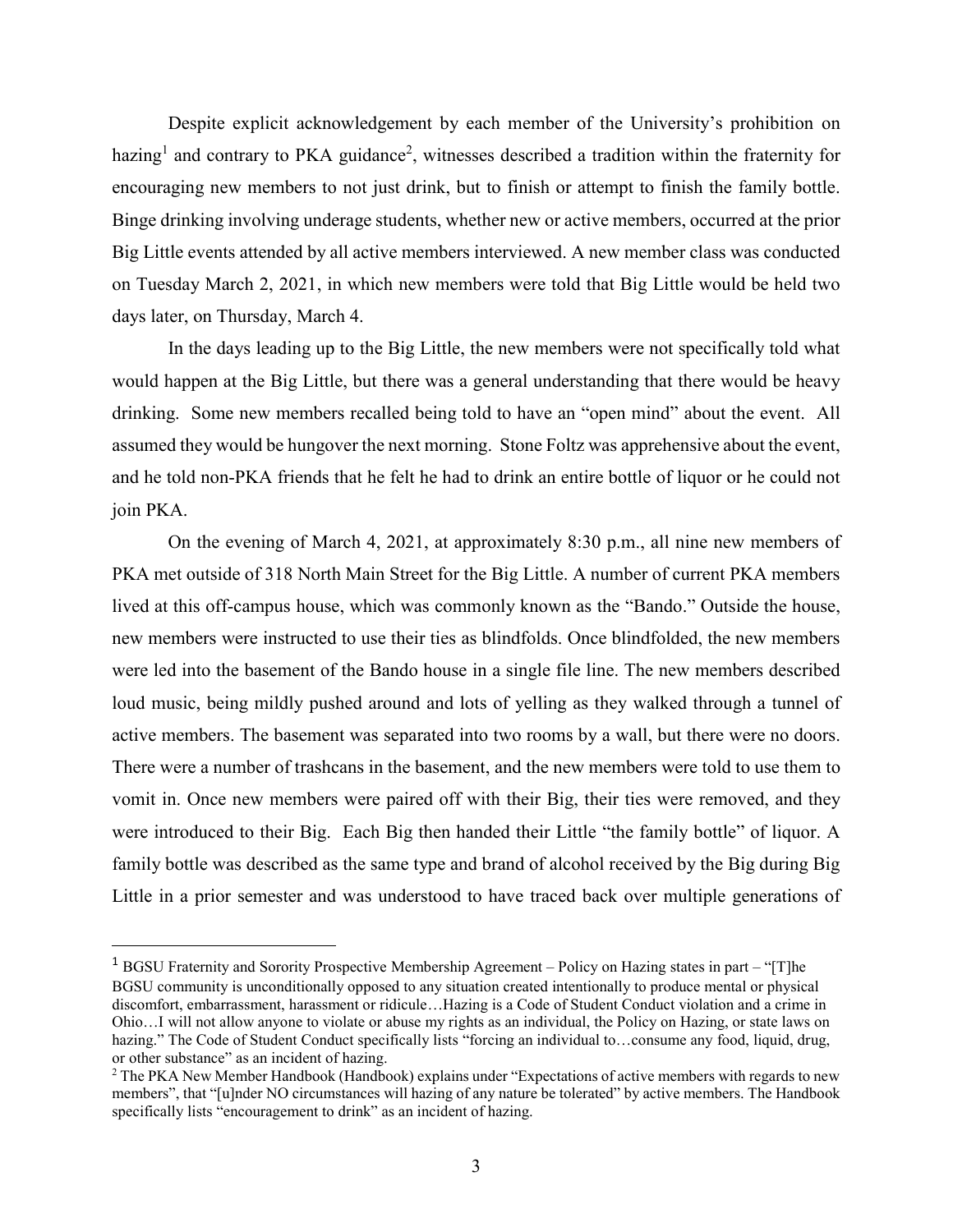prior Bigs. The type and brand of liquor differed depending on the "family," but the size of the bottle was consistently described as a "fifth" or approximately 8 to 10 inches high. After the Littles received the family bottle that evening, a "celebration" began and the Littles began to drink from the family bottle and to socialize, primarily with their Big. Most of the Bigs provided chasers to their Littles to mix with the family bottle. Some of the Bigs also drank from or poured out the family bottle, so as to "help" their Little. Other active members encouraged and "rooted on" the Littles by saying "chug," "drink," "take a pull," "take a swig" and "pour more in to his cup." Eight of the nine new members drank alcohol the night of Big Little. All but one was under the age of 21. Nearly all of the members who drank got sick and vomited at least once that evening. The majority of the new members drank all or nearly the entire family bottle, one drank at least half of the family bottle, and one pretended to finish by pouring some out. One new member did not drink at all the night of Big Little. All of the new members stated that the non-drinking new member had an excuse but differed as to what that excuse was.

An active member of PKA provided Stone Foltz the family bottle. The family bottle was a bottle of Evan Williams bourbon. Foltz was witnessed finishing the entire bottle. By one account, Foltz finished the entire bottle in approximately 20 minutes. A number of other witnesses saw Foltz get sick at the Bando. A number of witnesses state that Foltz could not walk on his own and that PKA members helped him out of the house and into a car. Foltz was taken back to his apartment by two active members and one new member. It was stated that all three individuals helped Foltz into his apartment and onto a couch in the living room and stayed with him for a short period of time, before leaving him on the couch.

A short time later, Foltz's roommate arrived at the apartment to find Foltz alone, passed out on the couch. After growing concerned, Foltz's roommate called other friends of Foltz's, three of whom arrived shortly after. The four friends grew concerned about Foltz's breathing and moved him so that he would be upright. Minutes later, friends call 911. The 911 operator called for an ambulance and CPR was performed until medics arrived.

Foltz was taken to the Wood County Hospital and, eventually, The Toledo Hospital. He was placed on life support and died two days later. The Lucas County Coroner's Report lists the date of injury as March 5, 2021, and time of death as March 7, 2021, at 7:04 p.m. The opinion as to cause of death is fatal ethanol intoxication. The toxicology report puts Foltz's blood alcohol content at .35%.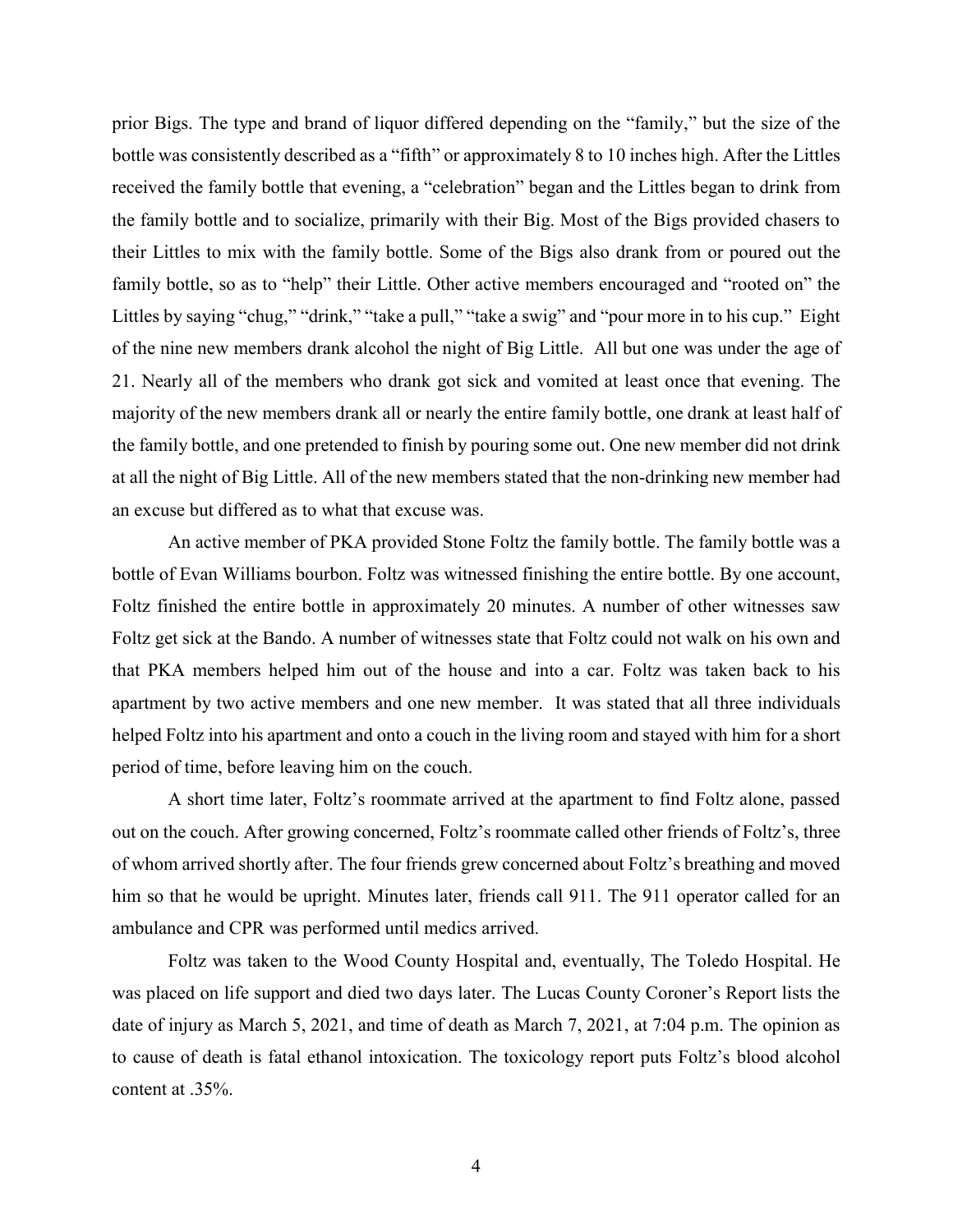#### *D. Factual Conclusions*

# *PKA leadership instructed new members that attendance at Big Little on March 4, 2021, was mandatory and knew there would be binge drinking involving underage new members.*

PKA leadership were in a position of trust and authority over new members. Within that position of trust and authority, PKA leadership held significant sway and influence over the actions and conduct of new members. This included establishing the requirements that a new member would have to complete in order to be initiated as an active member. The PKA New Member Handbook states the following: "Before you can become a brother of Pi Kappa Alpha, you will have to meet some expectations laid forth. These include: Attend all meetings, rituals, and mandatory events. [and] Be adequately prepared for quizzes and Big Little." As described above, binge drinking, including attempts to finish an entire 750 ml bottle of liquor, was a known aspect of Big Little. Each member of PKA leadership and the active members present at the Big Little on the night of March 4, 2021, were aware of this fact. Accordingly, those in PKA leadership who were present at Big Little on March 4, 2021, or involved in its planning, used their position of trust and authority to create a situation that created a risk to new members. According to interviews, numerous PKA active members in leadership were present at or involved in the planning of Big Little on March 4, 2021.

#### *New members were not told they had to finish the family bottle as a requirement of pledging.*

Statements by friends of Stone Foltz make clear that he was under the impression, in the days leading up to the Big Little, that he had to finish the family bottle as part of the PKA pledge process. Despite this impression, no witness interviewed stated that they were told by or heard a PKA member specifically state that finishing the family bottle on the night of Big Little was a requirement of pledging. In addition to the evidence that no such requirement was ever directly communicated, multiple instances of PKA new members either not drinking at all on the night of Big Little or not finishing their bottle were described. Furthermore, PKA documents reviewed do not state that finishing the family bottle is a requirement of pledging PKA. Given this evidence, B&T believes it can be concluded that there was no "formal" requirement that new members had to finish their family bottle on the night of Big Little.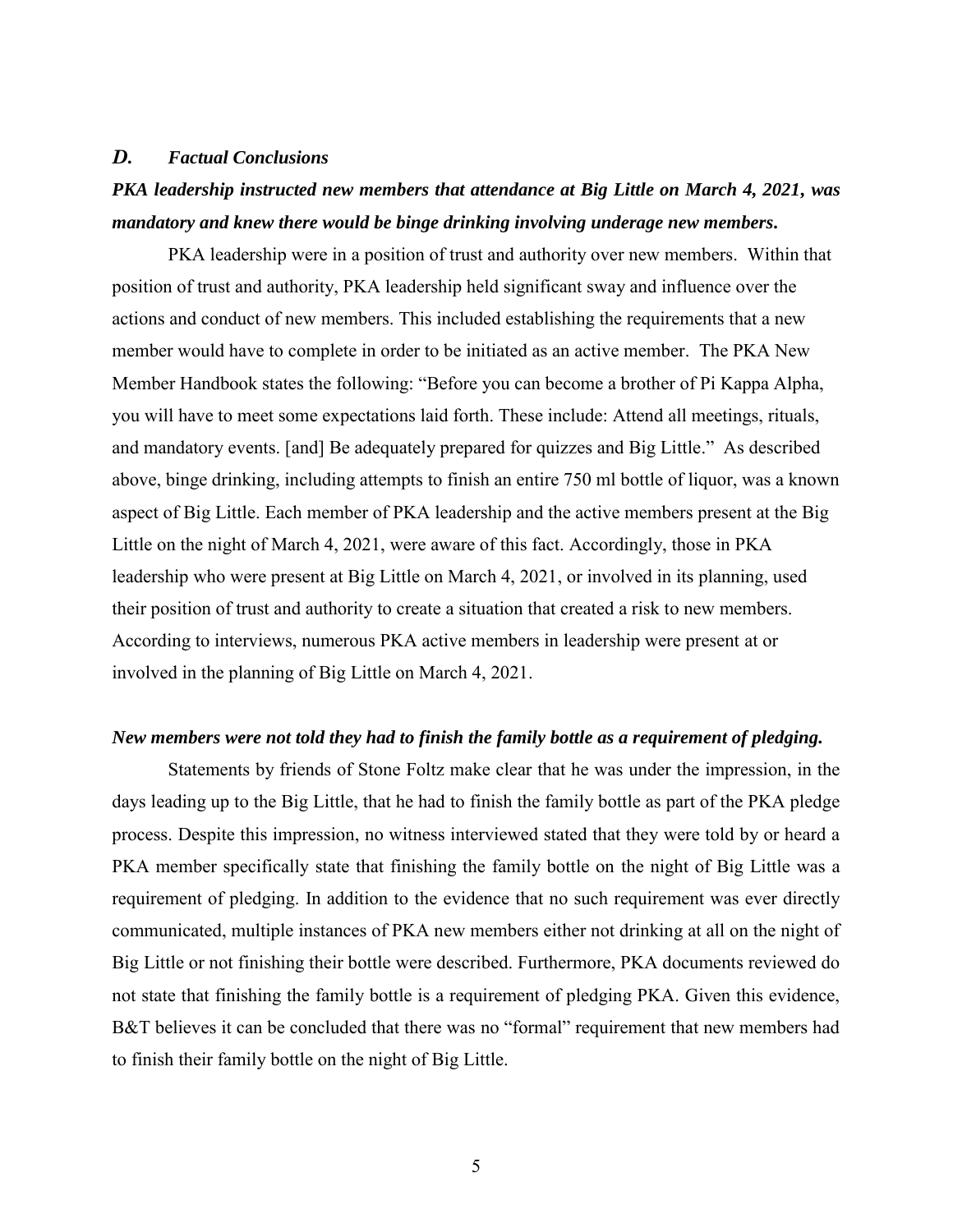## *There is a culture and tradition of new members finishing or attempting to finish an entire fifth of alcohol at Big Little.*

Notwithstanding the lack of evidence of a "formal" requirement, there appears to be a tradition, spanning at least as far back as 2017, within PKA for new members to finish or attempt to finish the family bottle of liquor provided to the new member on Big Little. This existence of this tradition is supported by the statements of both active and new members, as well as actions taken by active members in preparation for the Big Little event. Multiple active and new PKA members indicated during their interview that they finished their family bottle on Big Little night. This includes the majority of new members who participated in Big Little on the night of March 4, 2021, when Stone Foltz suffered his fatal injuries. Additionally, one of the new members who did not finish their bottle on March 4 admitted to pouring out half of the bottle to make it appear as though he finished it. Furthermore, eight of the active members who previously participated in Big Little admitted during their interview that they themselves finished either half or the entire family bottle provided to them at their Big Little night.

The evidence indicates, both based on perception and actual conduct, that each new member was following the "history, facts and traditions of Pi Kappa Alpha."<sup>3</sup> Further, both new and active members talked about a social pressure or expectation surrounding finishing the family bottle. This pressure was described in different ways, including wanting to seem cool in front of one's Big or active members encouraging Littles to take a "swig" or "pull" from the bottle. What is clear is that the atmosphere of Big Little promoted a feeling among new members that there was value in finishing one's family bottle. All of which points to a finding that this history and tradition was passed on from Big to Little and from active member to new member.

PKA members and leadership were well aware of the tradition of finishing the family bottle and made preparations in anticipation of the event on March 4. These preparations included: advising the new members to cancel classes and/or work the morning of March 5 in anticipation of being hungover; arranging for designated drivers and minders to assist with intoxicated new members; arranging for numerous garbage cans to be placed in the basement in anticipation of new members vomiting; and telling new members to bring bread and water to the event to provide a "base" for alcohol and to stay hydrated. The process of identifying minders is especially telling.

 $\overline{a}$ 

<sup>3</sup> (New Member Handbook p.3)